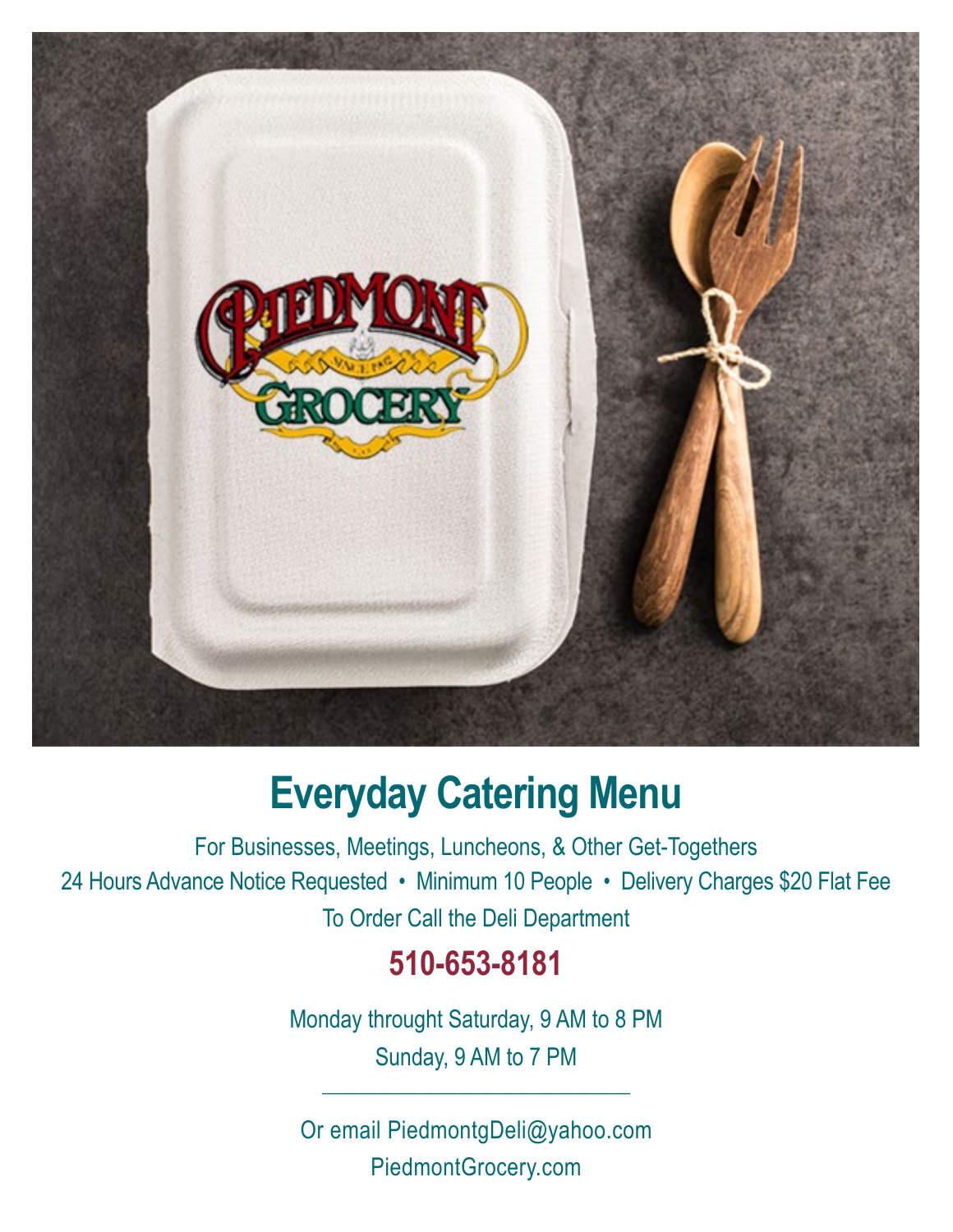### **Breakfast Catering menu**

### **Minimum 10 People—Delivery Charges \$20 Flat Fee**

### **Breakfast Sandwiches**

| Pork bacon & Swiss cheese, Turkey bacon, & white<br>Cheddar cheese, or ham and white Cheddar cheese                     |  |
|-------------------------------------------------------------------------------------------------------------------------|--|
| Bagel & Egg Sandwich Vegetarian\$6.99<br>Sautéed spinach and Swiss cheese                                               |  |
|                                                                                                                         |  |
| Plain, sesame, everything, asiago cheese, & cinnamon<br>raisin                                                          |  |
| Fresh smoked salmon, cream cheese, capers, tomatoes<br>& avocado                                                        |  |
| Scrambled eggs, cheddar cheese, bacon, avocado,<br>tomatoes & spinach on a fresh ciabatta roll                          |  |
| Croissant Breakfast Sandwich  \$7.49<br>Fried egg, sausage patty, & Cheddar cheese on a<br>croissant                    |  |
| Sourdough Guacamole Breakfast Sandwich  \$7.99<br>Fried egg, bacon, guacamole, and Cheddar cheese on<br>sourdough bread |  |
| Includes scrambled eggs, hash browns, red onions, bell<br>pepper, Monterey Jack cheese & Cheddar cheese                 |  |
| ncludes scrambled eggs, hash browns, red onions, bell<br>pepper, Monterey Jack cheese & Cheddar cheese                  |  |

### **Individual Breakfast Offerings**

| Scrambled eggs, bacon or sausage, and country potatoes |  |
|--------------------------------------------------------|--|
| and a biscuit                                          |  |

| Corned beef hash scrambled eggs, country potatoes, and |  |
|--------------------------------------------------------|--|
| a biscuit                                              |  |

**Southwestern Scramble**...........................................\$8.99 Scrambled eggs with bell peppers, corn, scallions, and salsa with country potatoes and a biscuit.

| Cafe Fanny Granola (1-pound) & Yogurt (2-pound) |  |
|-------------------------------------------------|--|
|                                                 |  |

### **Beverages**

| <b>COFFEE SERVICE</b>                                                                                                |
|----------------------------------------------------------------------------------------------------------------------|
| Includes cups, sugar, Equal, Splenda, half & half, and stir<br>sticks                                                |
| <b>Twelve 8-ounce cups\$19.99</b>                                                                                    |
| <b>Twenty-four 8-ounce cups \$29.99</b>                                                                              |
| <b>TEA SERVICE</b><br>Includes 12 assorted tea bags, cups, sugar, Equal, Splen-<br>da, half & half, and stir sticks. |
| Twelve 8-ounce cups\$18.99                                                                                           |
| <b>JUICE</b>                                                                                                         |
| Orange Half Gallon \$7.00                                                                                            |
| Cranberry, Apple, Grapefruit Half Gallon \$7.00                                                                      |
|                                                                                                                      |
|                                                                                                                      |
| <b>Soda (diet or regular)</b> \$1.50<br>Coke, 7-Up, Gingerale, Dr. Pepper, Rootbeer, & Orange                        |
| <b>Spring Water</b>                                                                                                  |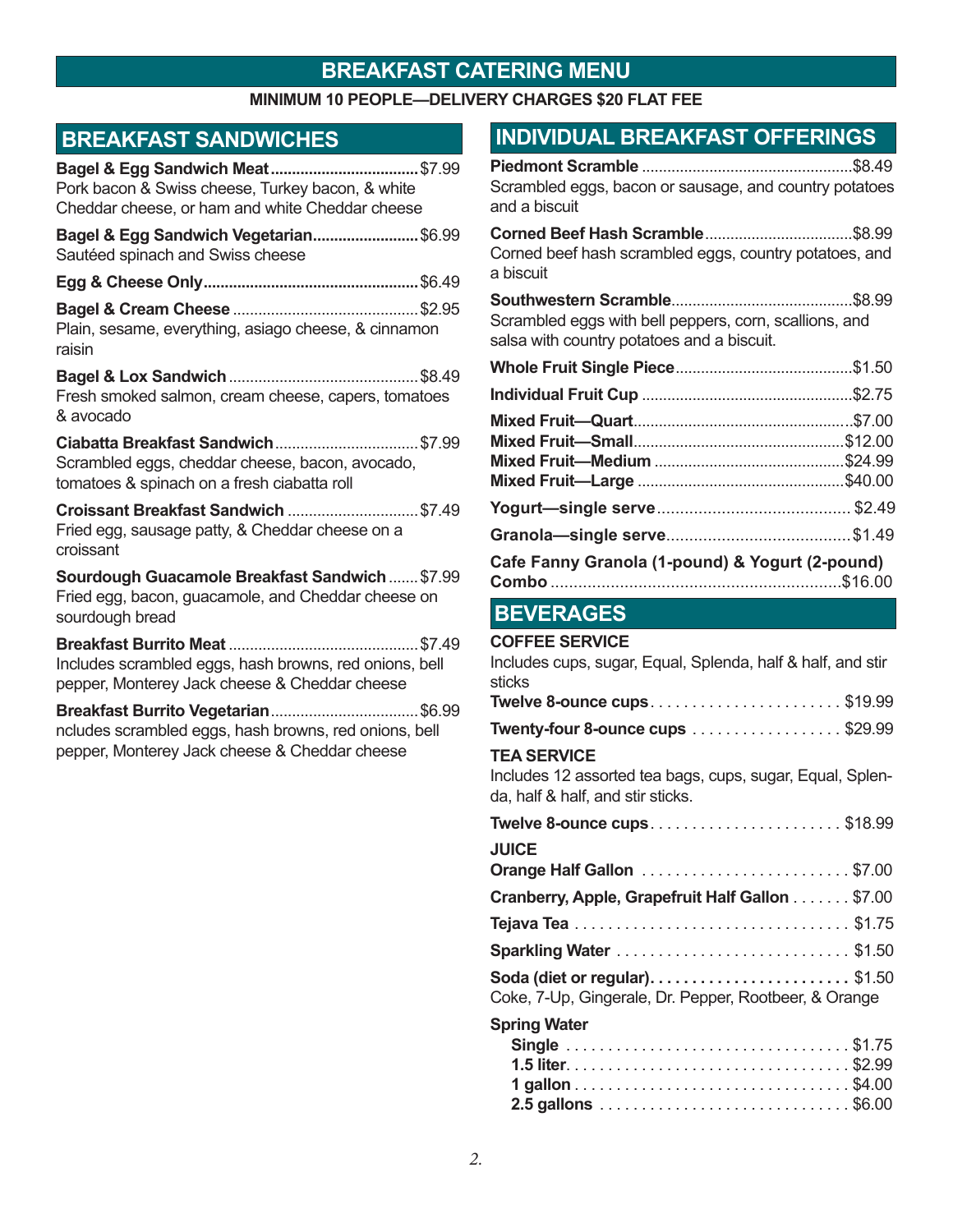### **Lunch Catering menu**

### **Minimum 10 People—Delivery Charges \$20 Flat Fee**

### **LUNCH COMBOS**

#### **Power Lunch**............................................................\$13.95

Choice of one sandwich or one salad with your choice of one side

#### **Sides**

Fresh, Whole Fruit Baked Chips Fresh Baked Chocolate Chip Cookie Fresh Fruit Cup

#### **Sandwich Lunch Boxes..................... \$14.95**

Full lunch boxes include one sandwich and choice of 3 sides

#### **Sides**

Whole fruit Fresh seasonal fruit cup Baked chips Seasonal deli salad Chocolate chip cookie

### **SANDWiCHES**

#### **Sandwiches à la carte**...............................................\$8.95

#### **Pepper Turkey**

Cracked pepper turkey breast, sharp white Cheddar cheese, tomatoes, romaine lettuce & mayo on swirled rye

#### **Simple Turkey**

Roasted turkey breast, sprouted wheat bread, Swiss cheese, tomato, & romaine lettuce

#### **Turkey Avocado**

Roasted turkey breast, avocado, alfalfa sprouts, & mayo on a butter croissant

#### **Turkey Brie**

Pan roasted turkey breast, brie cheese, avocado, roasted red pepper, & aioli on toasted pullman bread

#### **Peppered Turkey Bacon & Avocado**

Smoked turkey bacon, avocado, tomato, romaine lettuce, & mayo on toasted pullman bread

#### **Turkey Bacon Club**

Pan roasted turkey, hickory smoked bacon, tomato, romaine lettuce, & mayo on pullman white bread

#### **Simple Roast Beef**

London broil roast beef, Cheddar cheese, tomato, & romaine lettuce on sprouted wheat bread

#### **Roast Beef & Muenster Cheese**

London Broil Roast Beef, Muenster cheese, romaine lettuce, & bruschetta spread on a soft sweet roll

#### **Grilled Flank Steak**

Marinated and grilled flank steak, sharp white Cheddar, and chipotle aioli on Dutch crunch roll

#### **Black Forrest Ham & Swiss**

Black Forrest ham, Swiss cheese, tomato, red onion, romaine lettuce, and honey dijon mustard on a Dutch crunch roll

#### **Honey Ham, Bacon & Egg**

Honey ham, pork bacon, hard-boiled egg, roasted plum tomatoes, romaine lettuce, and mayo

#### **Pulled Pork**

Slow-cooked port, tomatillos, onion, roasted garlic, grilled jalapeño pepper, cilantro, lemon juice, sea salt, and spices on a soft roll

#### **Grilled chicken Caesar**

Grilled marinated chicken, shaved Parmesan, romaine lettuce, and Caesar dressing on a focaccia

#### **Cashew Chicken**

Roasted chicken breast and thigh meat, tomato, roasted salted cashews, celery, romaine lettuce, green onion, yogurt, dijon mustard, dill and spices on a butter croissant

#### **Chicken Parmesan**

Fried breaded chicken breast, provolone cheese, mozzarella cheese, shaved Parmesan cheese, egg, marinara sauce, bread crumbs, & spices on a Dutch crunch roll

#### **Corned Beef**

Corned beef, Swiss cheese, pickle slices, & dijon mustard on seeded rye bread

#### **Pepper Pastrami**

Pepper beef pastrami, Swiss cheese, tomato, romaine lettuce, & course-grain mustard on rye bread

#### **Tuna Salad**

Tuna, tomato, romaine lettuce, capers, dill weed, mayo, olive oil, salt, &pepper on sprouted wheat bread

#### **Vegetarian**

Roasted yellow bell pepper, roasted eggplant, tomato, cucumber, avocado, spring mix, & alfalfa sprouts on sprouted wheat bread

#### **Egg Salad**

Eggs, celery, tomato, green onion, capers, mayo, dijon mustard, salt, & pepper on sprouted wheat bread

#### **Grilled Veggie**

Marinated grilled veggies, jack cheese, green olive tapenade, & balsamic dressing on herb focacia.

#### **Mozzarella Fresca**

Mozzarella fresca cheese, spinach, basil, balsamic vinaigrette, sea salt, & black pepper on a ciabatta roll